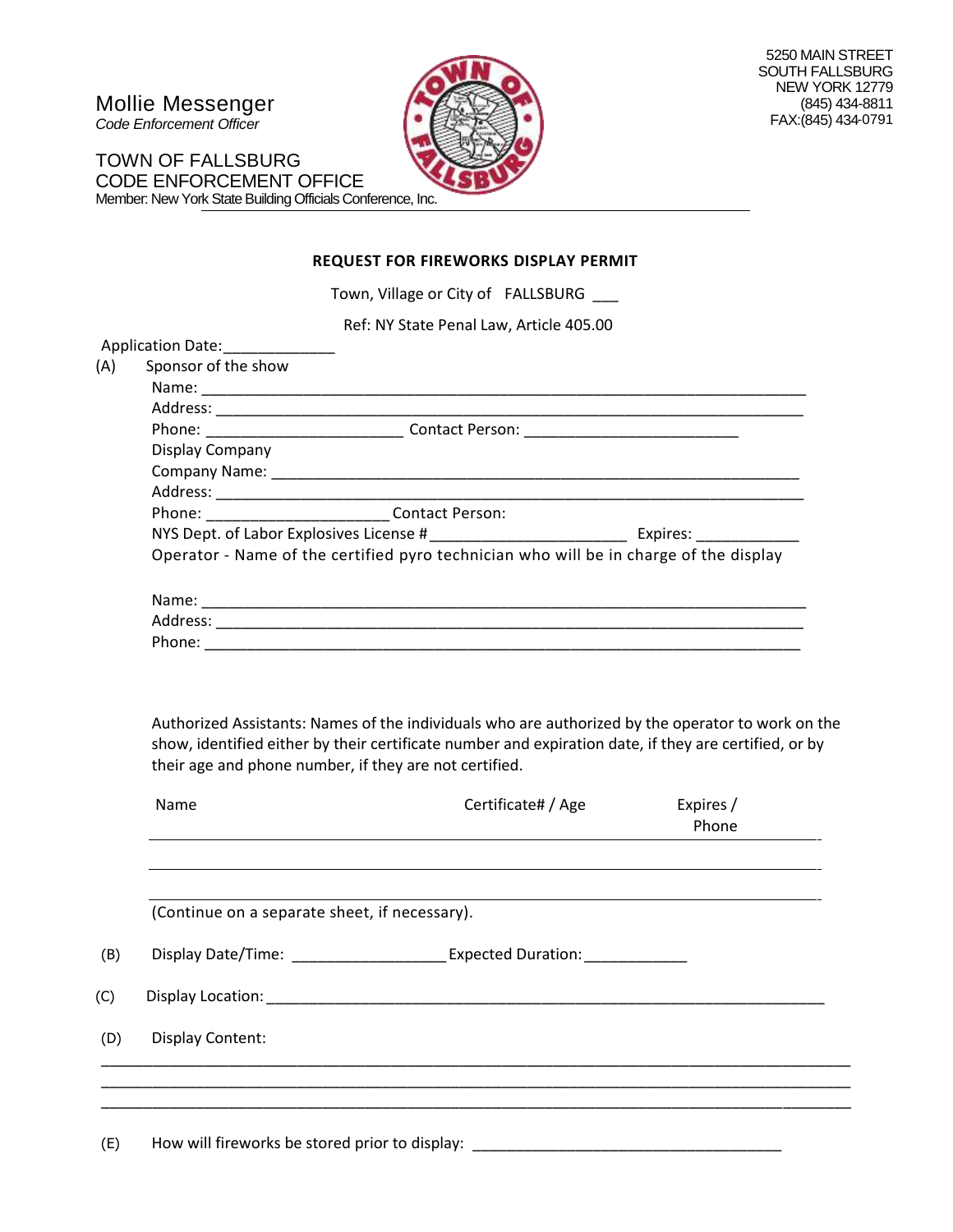- (F) Rain Date for display:\_\_\_\_\_\_\_\_\_\_\_\_\_\_\_\_\_\_\_\_\_\_\_
- **(G)** If rained out how will fireworks be stored:
- **(H)** For outdoor displays not before a proximate audience, attach a diagram of the area where the display will take place, showing location where the fireworks will be discharged from, the location of, and distance to: all the buildings, highways, lines of communications, location of the audience, trees, overhead obstructions or other structures or devices that could be affected by the display or fallout from it.
- **(I)** Proof of Insurance or Bond (Minimum One Million Dollars). Please attach a copy of the policy certificate or other proof of insurance or Bond.
- **(J)** For Indoor displays, in addition to the information provided above, include a written plan for how you intend to use the pyrotechnics as required by the New York State Penal Law 405.10. That plan shall be submitted at least five days prior to the performance and include:
	- In addition to the State Licenses and Certificates already included in this application, proof of Federal ATF Licenses if required,
	- Proof of experience of the pyrotechnician in charge,
	- Proof of experience with the types of devices being used and a description of duties of any authorized assistants,
	- Point of assembly of the pyrotechnic devices,
	- Manner and place of storage of the pyrotechnic materials and devices,
	- Material Safety Data Sheets (MSDS) for the pyrotechnic materials to be used,
	- Certification that set, scenery, and rigging materials are inherently flame-retardant or have been treated to achieve flame retardancy,
	- Certification that all materials worn by performers in the fallout area during the use of pyrotechnic effects are inherently flame-retardant or have been treated to achieve flame retardancy,
	- For indoor displays attach a diagram of the area where the display will take place, showing location where the fireworks will be discharged from, the location of, and distance to the audience, the location of sprinklers and the fallout radius for each pyrotechnic device used,
	- A copy of the approved permit and plan shall be kept on site and available for review,
	- Any significant changes to the plan shall be approved prior to the performance.
- **(K)** I attest that the information contained in this permit application is accurate, true and complete to the best of my knowledge, and I understand that false statements made in this permit application are subject to the applicable versions of the NYS Penal Law.

Signature of Applicant Date Date

#### **YOU MUST NOTIFY THE TOWN OF FALLSBURG POLICE DEPARTMENT AT (845) 434-4422 TWO HOURS IN ADVANCE OF THE FIREWORKS DISPLAY OR BLASTING.**

\_\_\_\_\_\_\_\_\_\_\_\_\_\_\_\_\_\_\_\_\_\_\_\_\_\_\_\_ \_\_\_\_\_\_\_\_\_\_\_\_\_\_\_\_\_\_\_\_

Approved Denied \_\_\_\_\_\_\_\_\_\_\_\_\_\_\_\_\_\_\_\_\_\_\_\_\_\_\_\_\_\_\_ \_\_\_\_\_\_\_\_\_\_\_\_\_\_\_\_

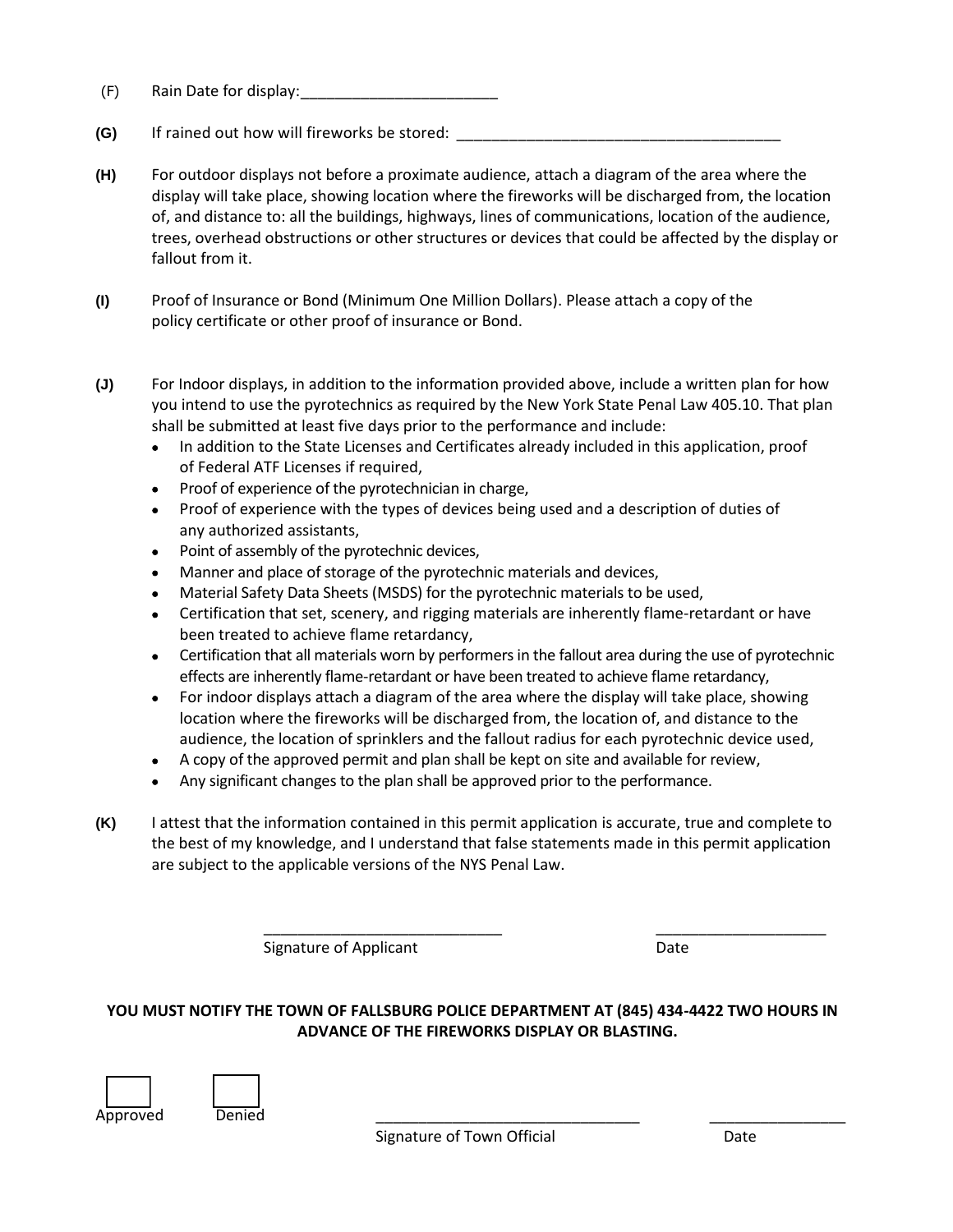### THIS FORM MUST BE FILLED OUT IF YOU ARE GIVING SOMEONE ELSE PERMISSION TO ACT ON YOUR BEHALF DURING CONSTRUCTION

## OWNERS PROXY

| at:                                                                                      |  |  |
|------------------------------------------------------------------------------------------|--|--|
|                                                                                          |  |  |
|                                                                                          |  |  |
| And that he/she is the owner of the premises described in the attached application for a |  |  |
| building permit/zoning application/planning board application and further states that    |  |  |
|                                                                                          |  |  |
| application, secure any necessary permits and approvals, call for inspections, and       |  |  |
| request a certificate of occupancy upon satisfactory completion of the work described    |  |  |
| in said application.                                                                     |  |  |
|                                                                                          |  |  |

Date: —

Owners Signature

Witness' Signature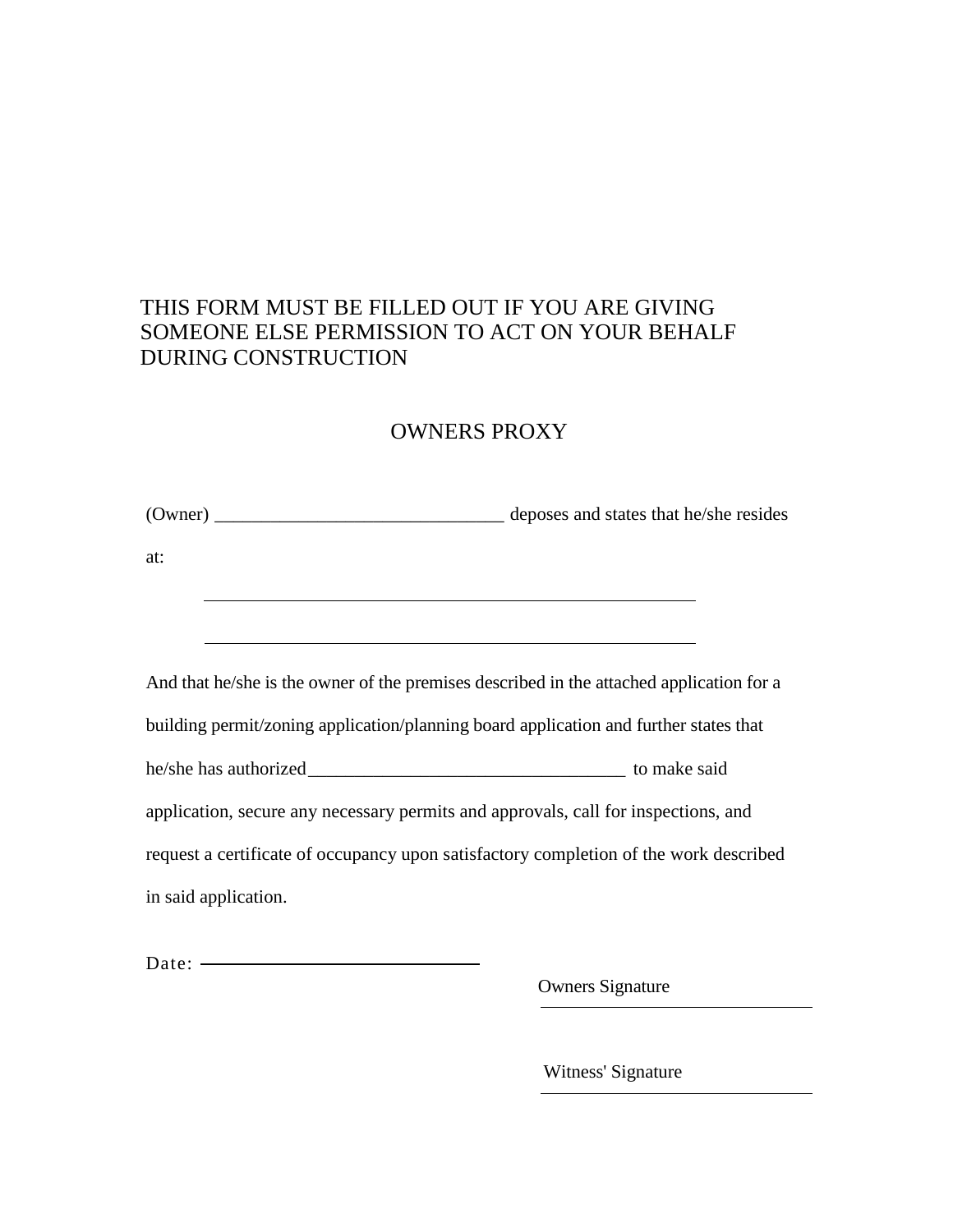

While New York Business Express is designed and developed to support business formation in New York, individual homeowners can file their exemption here as well!

## Followarrese

- 1. Go to [businessexpress.ny.gov.](http://businessexpress.ny.gov/)
- 2. Select Log in/Register in the top right-hand corner. A [NY.gov](http://ny.gov/) Business account is required, even though you are an individual.
- 3. If you do not have a NY gov business account, go to step 4 to set up your account. If you have a [NY.gov](http://ny.gov/) login and password, go to step 14.
- 4. Select Register with [NY.gov](http://ny.gov/) under New Users.
- 5. Select Proceed.
- 6. Enter the following: a First and last name
	- a Email
	- oConfirm email
	- a Preferred username (check if username is available)
- 7. Select I'm not a robot. You may have to complete a Captcha verification before proceeding.
- 7. Select Create Account. If you already have a [NY.gov](http://ny.gov/) account, the screen will display your existing accounts, either Individual or Business.
- 8. (Continued) Do one of the following: a If the account(s) shown is [a NY.gov](http://ny.gov/) Individual account, select Continue. a If the account(s) shown is [a NY.gov](http://ny.gov/) Business account, select Email Me the Username(s).
- 1. Verify that the account information is correct. a Select Continue.
- 2. An activation email will be sent. If you do not receive an email, see the No Email Received During Account Creation page.
- 3. Open your activation email and choose Select Here. a Specify three security questions. . a Select Continue.
- 4. Create a password (must contain at least eight characters).
- 5. Select Set Password. You have successfully activated you[r NY.gov](http://ny.gov/) ID.
- 6. Select Go to MyNy: a At the top of the screen, select Services. Select Business
	- o Select New York Business
	- Express. Select Log in/Register.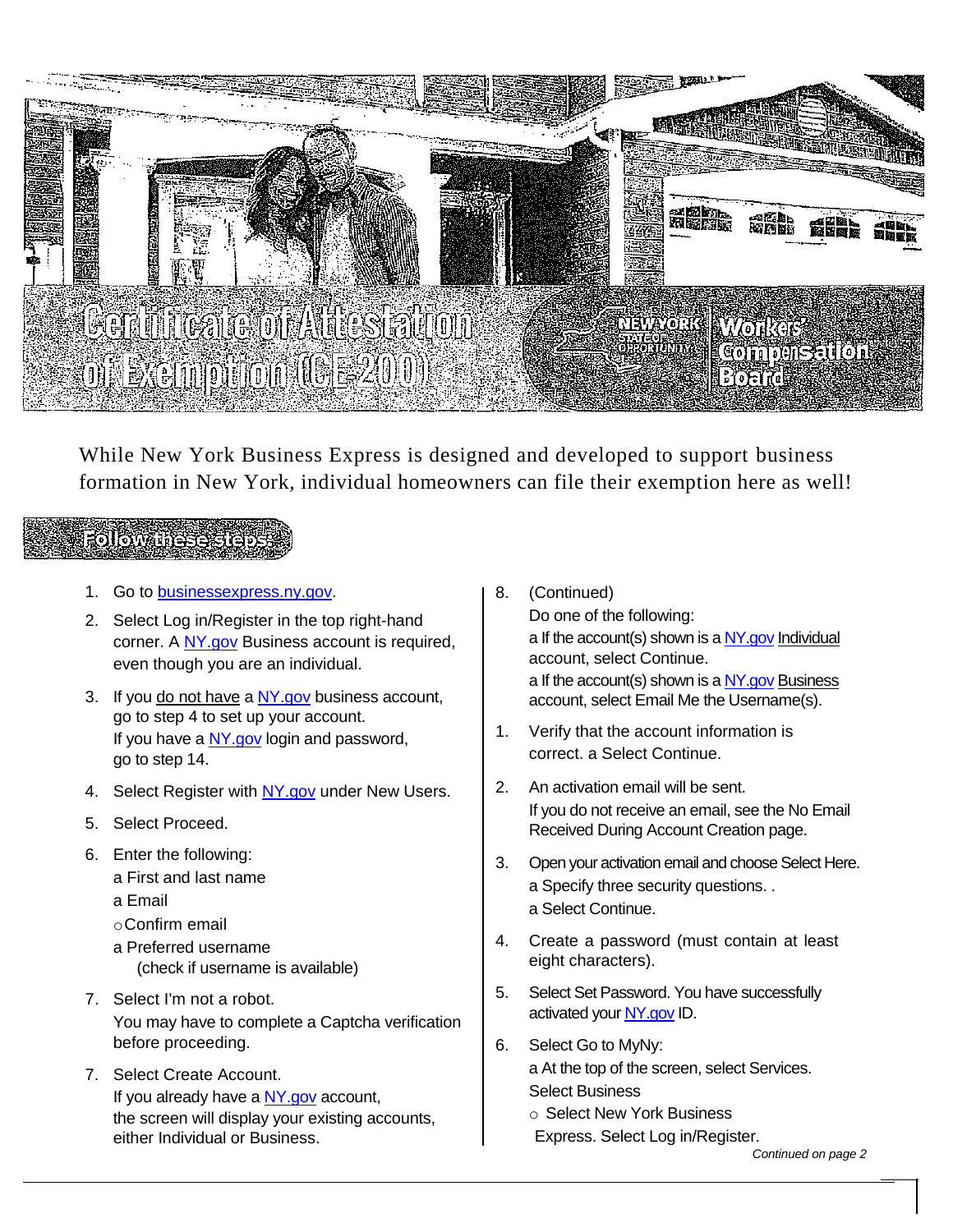# Contribution to should **Mikemoron (CE200)**

Connensation

15. On the New York Business Express home page, scroll down to Top Requests: a Select *Certificate of Attestation of Exemption*  or

oSearch Index A-Z for *CE-200.*

- 16. Under How to Apply: a Select Apply Online as Homeowner.
- 1. At the Entity Type screen: a Select Individual (Sole Proprietor). o Select Save *&* Continue.
- 18. At the business Identification screen: a Enter your name and Social Security Number. a Select Save & Continue.
- 2. At the Business Physical Location screen: a Enter your home address. a Select the This is Also my Mailing Address button, if applicable.
- 3. At the Additional Physical Locations screen: HiSelect Save & Continue.
- 4. At the Mailing Address(es) screen, your mailing address will appear. a Select Save *&* Continue.
	- 5. At the Business Industry Classification screen, 814110 Private Households for principal NAICS code is the default. No secondary NAICS code necessary.

Select Save & Continue.

- 23. At the Sole Proprietor/Owner screen, enter the remaining blank fields. Some information has been provided for you. a Validate address a Select Save & Continue.
- 24. At the Workers' Compensation and Disability and Paid Family Leave screen, answer these questions: a Do you have New York Workers' Compensation Insurance?
	- a Do you have New York Disability and Paid Family Leave Benefits Insurance?
	- a Select Save & Continue.
- 1. At the Permit, License, or Contract Information screen:
	- a Select Building, Electrical or Plumbing Permit.
	- a Issuing Agency Enter the Town, City, or Village Building Department.
	- a Select Save & Continue.
- 1. At the Workers' Compensation Exemption Reason screen, select the appropriate exemption reason. If Fair Play exemption is selected, an additional screen will display criteria to review. Check the box I understand. a Select Save & Continue.
- 2. At the Disability and Paid Family Leave Exemption Reason screen, select the appropriate exemptiomreason. a Select Save & Continue.
- 3. Review the Application Summary.
- 4. Attest & Submit.

You will receive an email when your certificate has been issued. To view your certificate:

- a Select Access Recent Activity from your email, or access [businessexptess.ny.gov](http://businessexptess.ny.gov/) and then access your Dashboard (under your login name on right).
- a Print and sign the *Certificate of Attestation of Exemption.*
- a Submit your *CE-200* for your license, permit or contract to the issuing Agency.